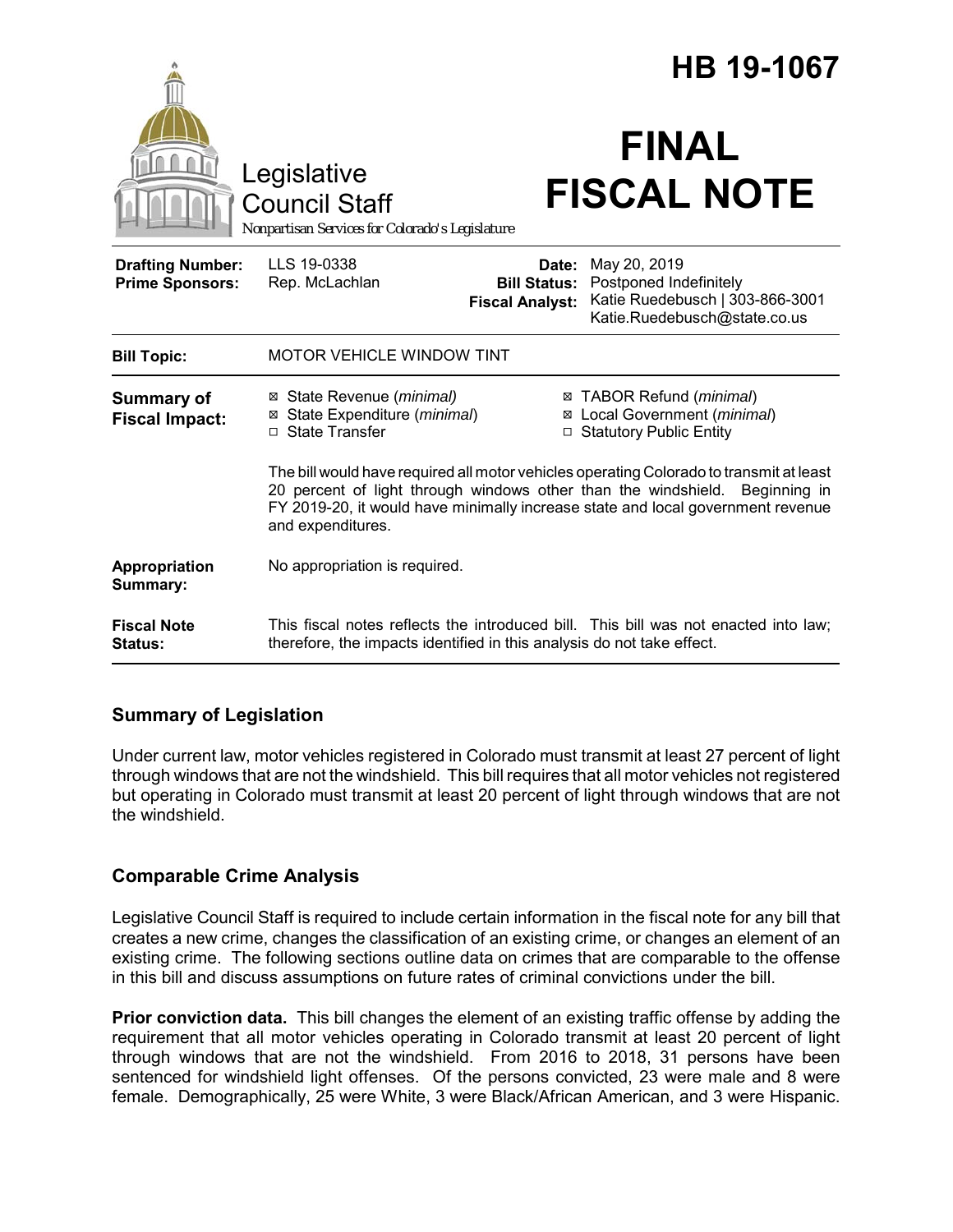May 20, 2019

**Assumptions.** This analysis assumes that there will only be a minimal increase in penalties each year.

Visit leg.colorado.gov/fiscalnotes for more information about criminal justice costs in fiscal notes.

#### **State Revenue**

Beginning in FY 2019-20, this bill may minimally increase revenue to the Highway Users Tax Fund (HUTF), of which 65 percent goes to the State Highway Fund in the Colorado Department of Transportation. The bill may also minimally increase revenue to the Judicial Department from court fees and surcharges. These revenue sources are subject to TABOR.

#### **State Expenditures**

This bill may increase workload in the Judicial Department a minimal amount beginning in FY 2019-20.

**Judicial Department***.* This bill may increase workload for the trial courts in the Judicial Department to process additional case filings. Overall, it is assumed that this workload can be accomplished within existing appropriations. Should a change in funding be required for any agency or division within the Judicial Department, the fiscal note assumes it will be addressed through the annual budget process.

**TABOR refund.** The bill may increase state General Fund obligations for TABOR refunds in FY 2019-20. Under current law and the December 2018 forecast, the bill will correspondingly increase the amount refunded to taxpayers via sales tax refunds on income tax returns for tax year 2020. The state is not expected to collect a TABOR surplus in FY 2020-21.

#### **Local Government**

Beginning in FY 2019-20, this bill may increase local government revenue and workload as described below.

**HUTF fine revenue.** The bill may minimally increase local government HUTF revenue beginning in the current FY 2019-20. HUTF revenue generated by traffic fines is distributed to counties (26 percent) and municipalities (9 percent) for transportation needs.

**Denver County Court.** The bill may increase workload for the Denver County Court, which is managed and funded by the City and County of Denver, to process additional cases under the bill.

#### **Effective Date**

The bill was postponed indefinitely by the House Transportation and Energy Committee on March 5, 2019.